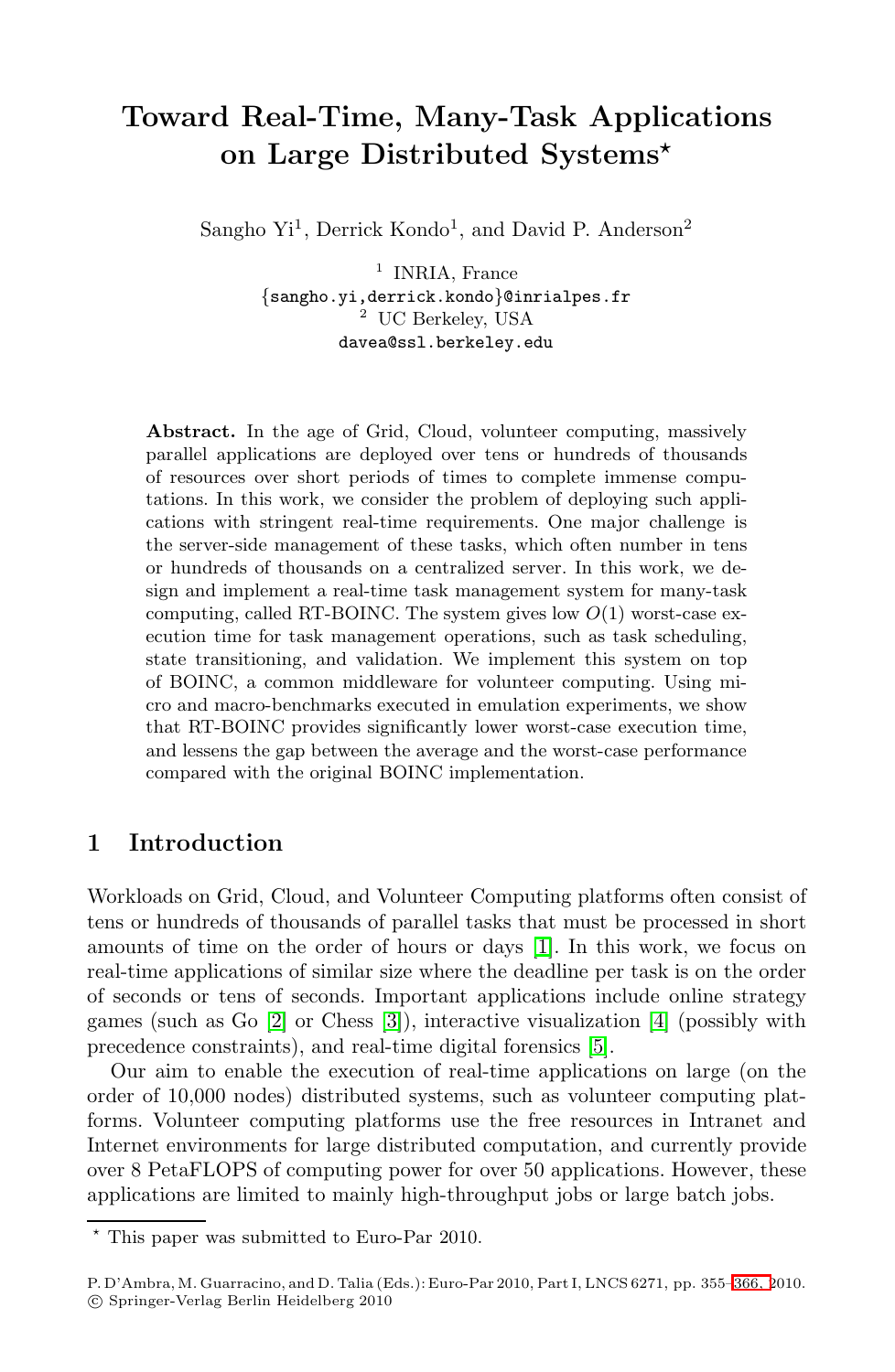There are three main challenges for supporting real-time applications. First, one must ensure or predict the availability of volunteers. This has been the subject of recent work described in [6,7,8]. Second, one must bound network latency between the server and clients. Much work also exists on network distance that one could leverage [9]. Third, management of hundreds of thousands of tasks on the server must be efficient and in particular, have bounded execution time.

In this work, we focus on the third challenge. Server-side management includes task generation, the transition of task and result states, and scheduling. These management functions can incur significant overheads, given that the desired job makespans are on the order of seconds and the number of tasks per job in on the order of tens of thousands.

The main contribution of this work is the design and implementation of a real-time management system, based on a popular middleware for volunteer computing called BOINC. Our system RT-BOINC gives low worst-case bounds on server-side task management, while minimizing the gap between worst-case and average execution time. Our approach is to use novel data structures (in particular multi-level lookup tables) and functions that ensure  $O(1)$  worst-case complexity. In emulation experiments with our prototype, we show performance improvements of often 2 orders of magnitude compared to the original BOINC.

The remainder of this paper is organized as follows. Section 2 describes related work in volunteer computing environments. Section 3 presents the design and internal structures, and implementation of RT-BOINC. Section 4 evaluates performance of RT-BOINC and the original BOINC in terms of both the average and worst-case execution time. Finally, Section 5 presents conclusions and future work.

# **2 Related Works**

Volunteer computing systems, such as XtremWeb and Condor, are tailored for maximizing task throughput, not minimizing latency on the order of seconds. For instance, in [1], Silberstein et al. proposed GridBot, which provides efficient execution of *bags-of-tasks* on heterogeneous collections of computing platforms including grid, volunteer, and cluster computing environments virtualized as a single computing host. While the system uses a hierarchical task management system, the system cannot provide the task-level guarantees of execution time.

Hierarchical systems can improve server performance but they still often do not provide any guarantee of performance in terms of worst-case execution time. For instance, in [10], Kacsuk et al[. p](#page-10-2)roposed a SZTAKI desktop grid, which is a hierarchical system developed on top of BOINC server structures. They modified the original BOINC server to have multiple levels of workunit distribution. By doing this, SZTAKI can reduce load on the primary BOINC server by using the second and third-level BOINC servers. But, each level of BOINC servers still has the same characteristics of the original BOINC, which performance is not guaranteed.

Dedicated supercomputers can run real-time tasks, but volunteer computing could be an low-cost alternative if it could support real-time guarantees. In the domain of complex strategy games, Deep Blue [3] was the first machine defeat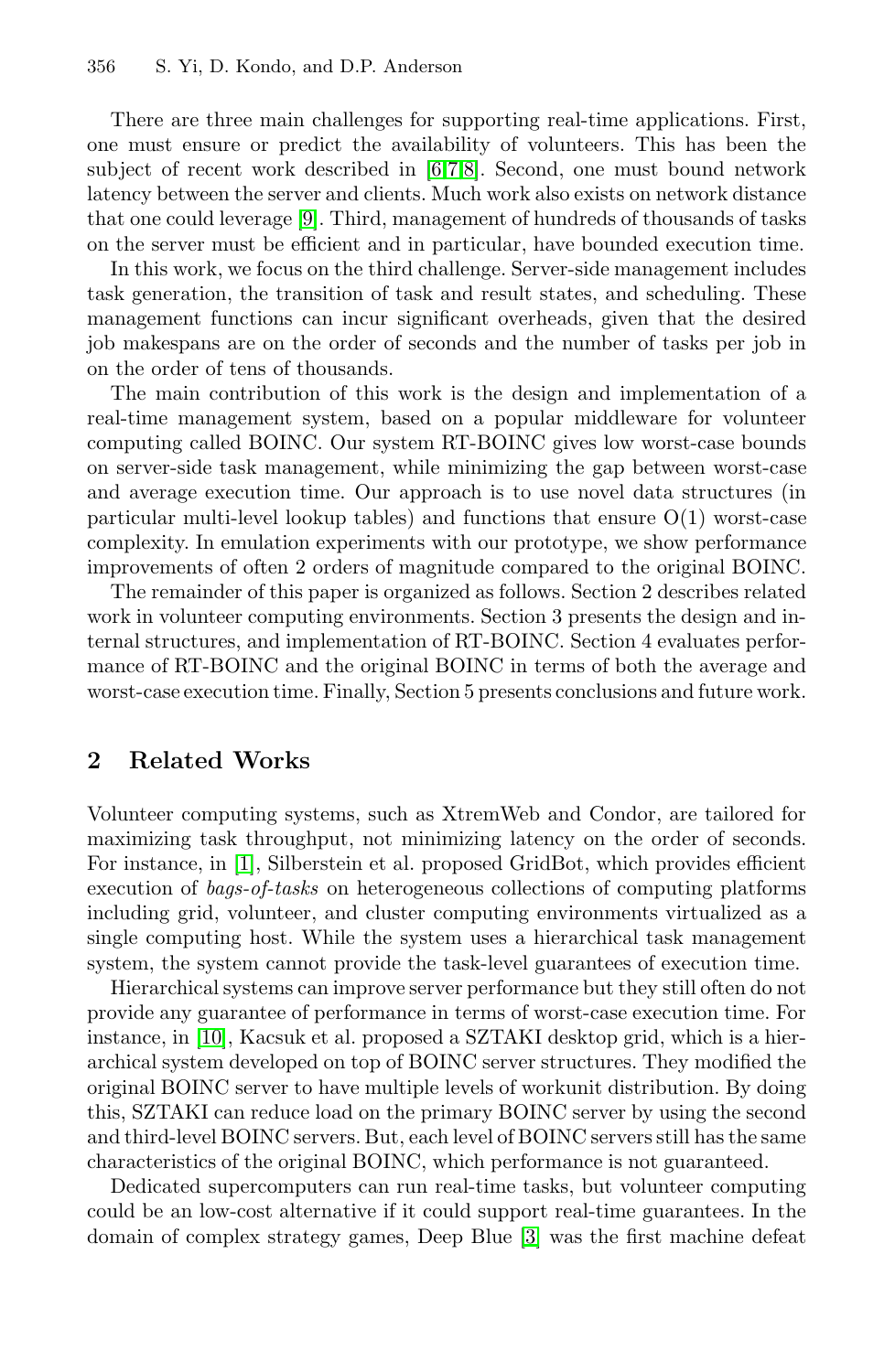the human world champion in 1996. IBM developed a dedicated server system for Deep Blue, and the server achieved about 11*.*38 GFLOPS on the LINPACK benchmark. Since 2006, several researchers in the world have been developed MoGo, which is software to find the next move in the game of Go. They adapted Monte-Carlo-based algorithms, and now, they are as strong as the professional Go players in the  $9 \times 9$  small board based on the cluster computing machines [2].

Grid gaming middleware [11] have been developed and address issues such as adaptive redirection of communication or computation given variable load. They also address issues such as high-level easy-to-use programming interfaces, and monitoring tools for capacity planning. We believe our work on giving worst-case bounds on execution time is complementary with those methods. For example, our techniques guarantee performance given that the data can be store entirely in the server's memory; this in turn could be used with capacity planning tools to determine when to replicate a server.

# **3 Design and Implementation of RT-BOINC**

In this section, we briefly describe the internal structures of BOINC, and we present some requirements for computing real-time and interactive tasks in volunteer computing environments. Then, we present the design and implementation of RT-BOINC in detail.

## **3.1 The Original BOINC**

BOINC server consists of two main parts, namely the main database, and server daemon processes (*feeder*, *transitioner*, *assimilator*, *validator*, *file-deleter*, *workgenerator*, and *scheduler* ).

When the *project-manager* sends work for the BOINC server, the *workgenerator* creates several *workunits* on the main database. Then, *transitioner* makes *workunit-results* pairs on the database. The pairs are fed to the *scheduler*

<span id="page-2-0"></span>

**Fig. 1.** Internal structures of BOINC server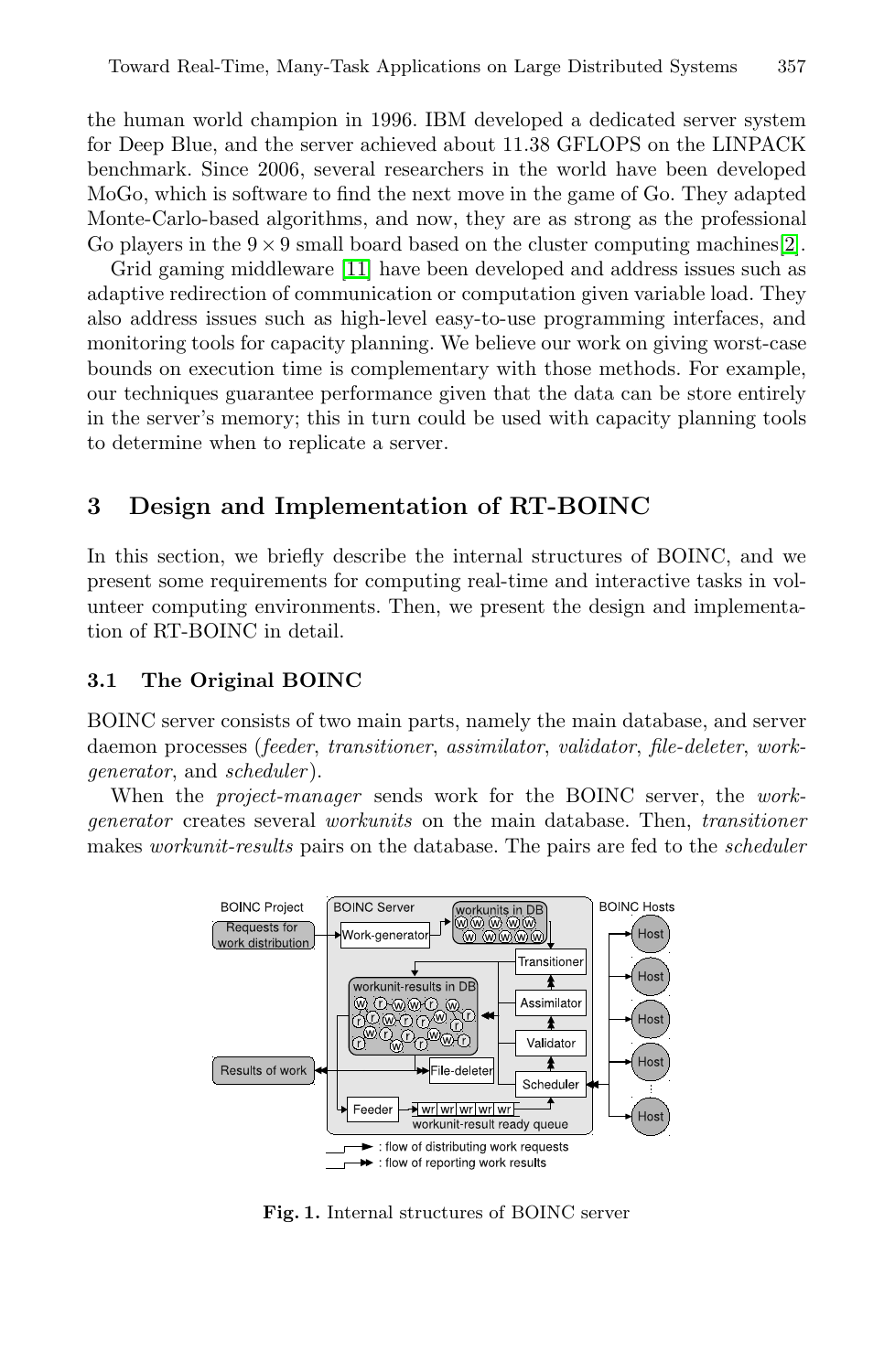by the *feeder*, and they are distributed to multiple BOINC hosts. When each host returns its result, the *scheduler* reports it to the *validator*. When the validat[ion](#page-11-2) [is](#page-11-3) completed, the data will be processed and finalized by the *assimilator*. Finally, the *project-manager* can get the assimilated results from BOINC server.

BOINC projects use the same structures described in Fig. 1. Each project should be aware of the performance bottlenecks in [th](#page-2-0)e BOINC projects if we need guaranteed performance. BOINC is geared towards large and long-term computation. The execution time of each workunit is relatively long enough, so that the BOINC server performs a relatively small amount of work distribution and reporting at the same time. [Exis](#page-11-4)ting BOINC projects handle about  $1 \sim 10$ workunits per second [12,13].

However, in the case of computing highly-interactive [an](#page-3-0)d short-term tasks with deadlines, the BOINC server must perform a relatively large number of transactions per period to guarantee the worst-case performance. In Fig. 1, most of the daemon processes read/write the main database. This means that the execution time of each daemon process depends on the number of records *n* in the database storing application, workunit, and result data, for example. MySQL in particular has  $O(\log n) \sim O(n^2)$  time complexity[14]. In addition, we found that daemon processes have at least linear, and up to polynomial complexity<sup>1</sup>. This makes it hard to provide relatively low *worst-case execution time* compared with the *average execution time* for all data-related operations and processes.



**Fig. 2.** An example of interactive, short-term, and real-time parallel tasks

# **3.2 Requirements for Interactive, Short-Term, and Real-Time Parallel Applications**

<span id="page-3-0"></span>We describe the real-time requirements of the online game of Chess.

Figure 2 shows an example calculating the next move. In this example, the Chess player wants to determine the best move by using the volunteer computing environment. If we assume that the number of volunteer hosts is about 10,000, and each move should be calculated within *10 seconds*, then the expected number of transactions between hosts and the server is 1,000 per second. This means that

<sup>&</sup>lt;sup>1</sup> Complexities of processes; *feeder*:  $O(n_w)$ , *assimilator*:  $O(n_w)$ , *validator*:  $O(n_w \cdot n_r^2)$ , *transitioner*:  $O(n_w \cdot n_r)$ , *file-deleter*:  $O(n_r)$ , *work-generator*:  $O(n_w)$ , and *scheduler*:  $O(n_r)$  where  $n_w$  is the number of workunits and  $n_r$  is the number of results.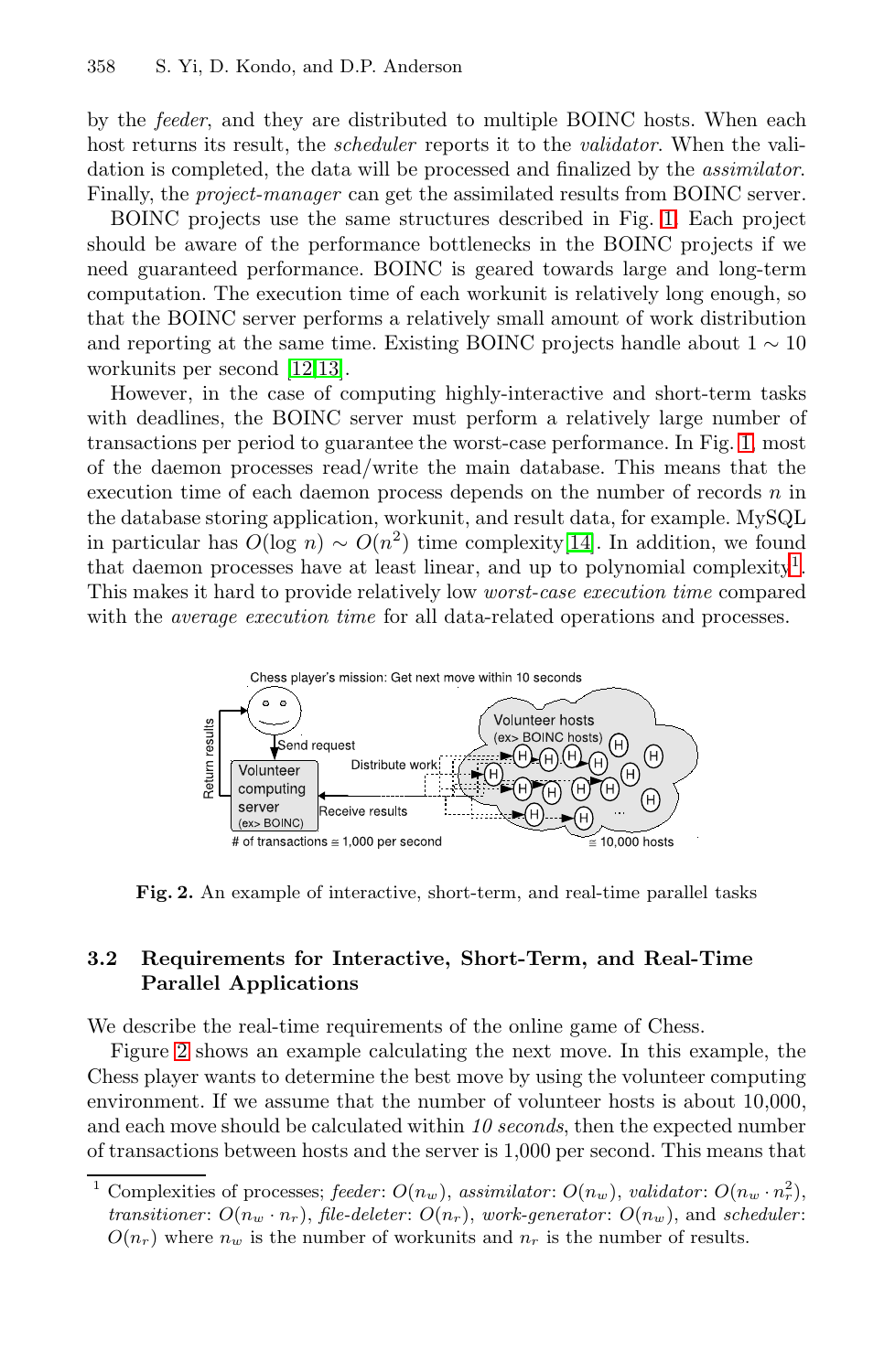

<span id="page-4-0"></span>**Fig. 3.** Internal structures of RT-BOINC server

the server should finish each transaction within 1 *ms*. If the applications need guarantees of real-time execution, the worst-case execution time on the serverside should be less than 1 *ms* for each tra[nsa](#page-4-0)ction. To provide such a *low bounded execution time*, the internal server structures should be designed to limit the gap between the *average* and the *worst-case*.

#### **3.3 Design of RT-BOINC**

RT-BOINC was designed to provide guaranteed real-time performance for distributing work and reporting their results in the BOINC server. To do this, we modified several components of BOINC server (see Figure 3), and added new data structures and interfaces for retrieving them.

The major difference between the original BOINC and RT-BOINC is the management of data records. RT-BOINC does not use the database, and uses instead only *in-memory data structures* shared among daemon processes. We also modified the internal structures [of](#page-5-0) the server daemon processes to reduce their complexity.

The original BOINC uses MySQL as the main DBMS, and this widens the gap between the *average* an[d t](#page-5-0)he *worst-case* execution time for reasons discussed in Section 3.1. In RT-BOINC, we replaced the database with *in-memory data structures*, which provide *O*(1) lookup, insertion, and deletion of data records. The data structures are shared by several daemon processes via *shared memory IPC*.

**Data Structures for Real-time Operations.** Figure 4 shows an example of retrieving data from the shared memory data structures. In this example, we retrieve one result that has *workunitid* =  $0x1234$  from the result table, where *workunitid* is a field of the result. In Fig. 4, two-level lookup tables are used to reduce the *maximum length* of a list. In the worst-case, 256 entries will be scanned in search of the workunit ID.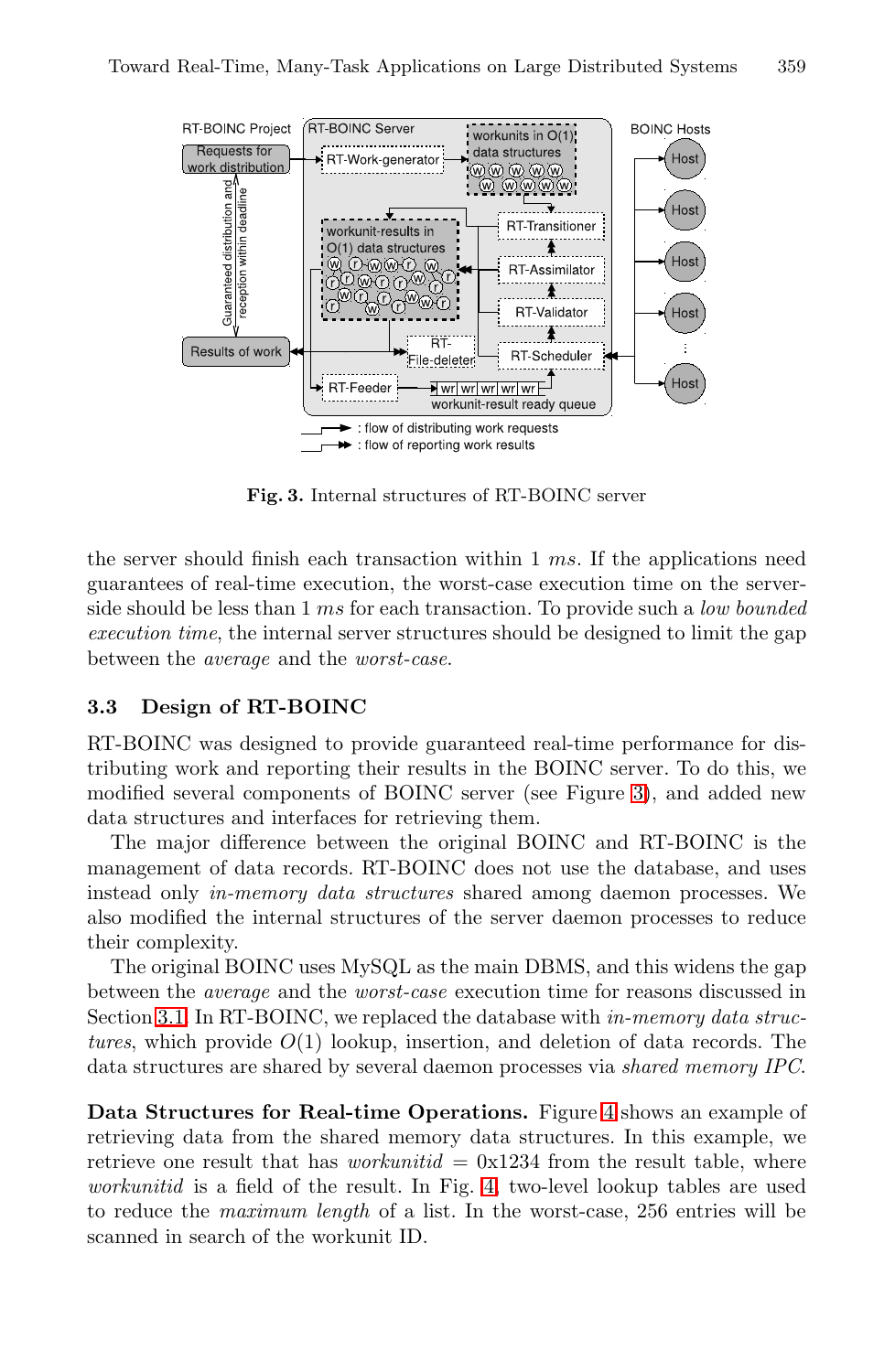<span id="page-5-0"></span>

<span id="page-5-1"></span>**Fig. 4.** An example of retrieving result in RT-BOINC



**Fig. 5.** Data insertion and deletion examples in RT-BOINC

Figure 5(a) shows the case of inserting a new result to the data structures. First, we need to find a place to store the new result. To do this, we use a lookup pool for available (free) results. We can get an available result field's ID at the end of list, and remove the entry from list. Then, we can insert the result to the data structure with constant time<sup>2</sup>. In Fig.  $5(b)$ , we see how to delete the existing result from the data structures. If we want to delete the result which has  $id = 1234$ , we insert the value 1234 to the end of lookup list. Then, we can invalidate the result by removing the *valid-flag* of the result data<sup>3</sup>.

**Se[rv](#page-5-0)er Processes in RT-BOINC.** As we mentioned, each daemon process in BOINC has at-least linear time complexity for handling workunits and their results. To reduce complexity by orders of magnitude, we modified the internal structures of the server processes. We replaced all BOINC database-related code with  $O(1)$  lookup, insertion, and deletion code. We removed unnecessary loops and redundant code from the remaining parts of the server processes.

<sup>2</sup> At the same time, we need to manage other lookup tables such as *workunitid*, which are presented in Fig. 4.

<sup>&</sup>lt;sup>3</sup> If we have active lookup records for the result in other data structures, we should delete them also.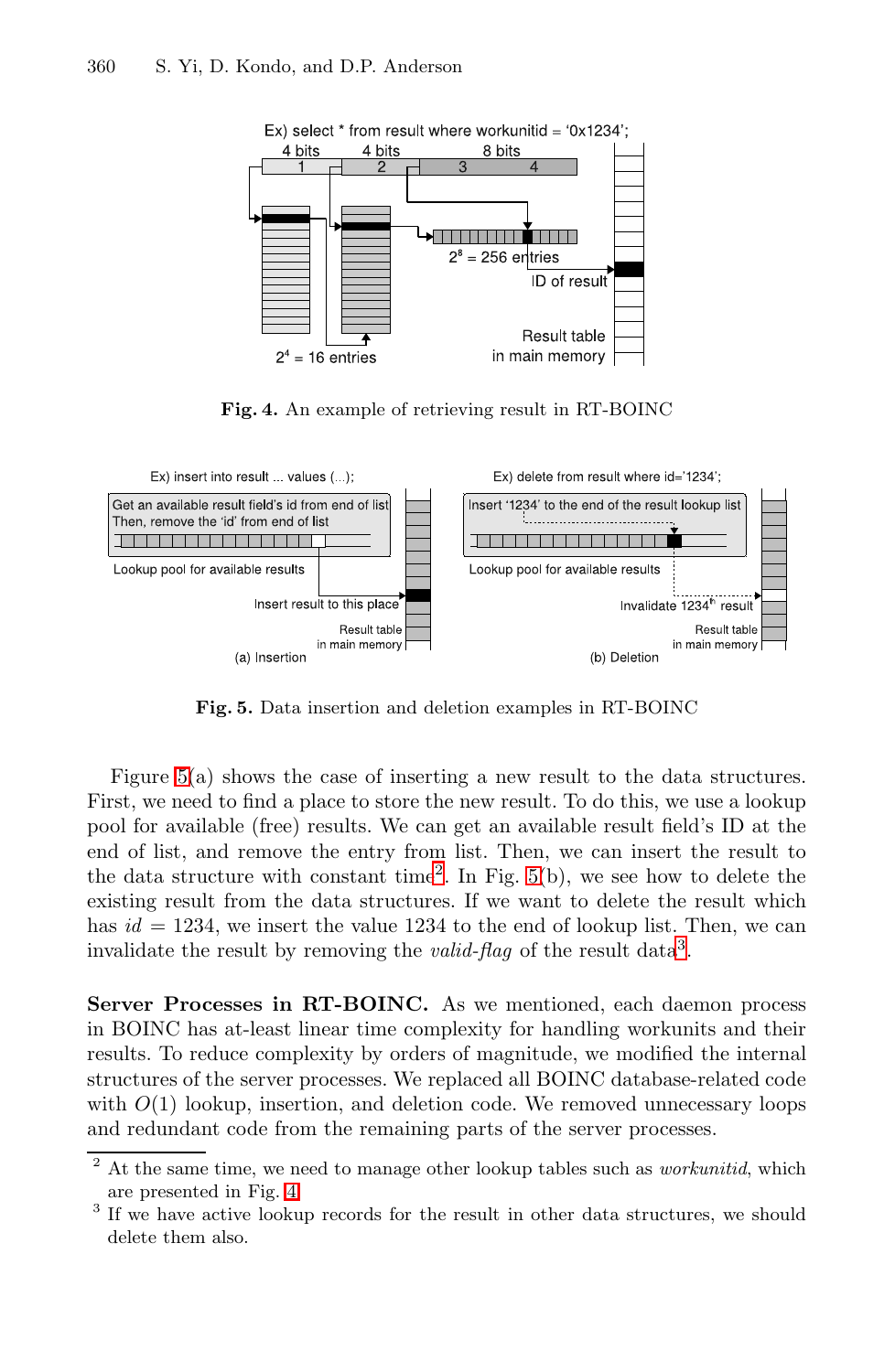#### **3.4 Prototype Implementation**

We implemented RT-BOINC on top of the BOINC server source  $\text{code}^4$ . The full source code of RT-BOINC (prototype implementation) are available at the following website: http://rt-boinc.sourceforge.net/

Data Format Compaction. We reduced significantly the memory consumption of the original data types of BOINC. We reduced unnecessary large blocks from *workunit*, *result*, *user*, *team*, and many other data types. For example, one *result* [data has three huge fields to store XML code and sta](http://rt-boinc.sourceforge.net/dataformat.html)ndard output messages. The size of each field is 64KB, which corresponds to the MySQL BLOB data type. Then, each *result* record consumes more than 192KB, and if we have 10*,* 000 records on the server, this will consume more than 1*.*92GB of space for just handling the *result* records. However RT-BOINC does not use the database nor BLOB data t[ypes](#page-11-5), so it does not need to consume as much space. We reduced the size of each field by a factor of 8, and we also made similar reductions for the other data type[s. D](#page-5-0)etai[led](#page-5-1) information of data format compaction is available at the following website: http://rt-boinc.sourc[ef](#page-5-0)orge.net/dataformat.html

**Data Structures and Interfaces.** We implemented the data structures using *shared memory* IPC among several daemon processes. The prototype implementation of RT-BOINC supports up to 64K active hosts, which is reasonable based on the size of most BOINC projects [15]. To provide *O*(1) lookup, insertion, and deletion operations on the data structures, we used two-level lookup tables and fixed-size list structures (see Figs. 4 and 5). We used a 4-bit lookup table for each level, thus each lookup table has  $2^4 = 16$  fields (same as Fig. 4). Also, we made a few limitations for the prototype version of RT-BOINC. We assume that a workunit has a one-to-one relationship with a result. In our prototype, the memory space overhead for the *O*(1) data structures is about 38*.*6% of the total memory usage (where the total memory requirement is 1*.*09GB for 10*,* 000 hosts).

#### **3.5 Compatibility with the Original BOINC**

All of our modifications of the BOINC server source code preserve compatibility with the original BOINC implementation and components (such as the client). In Figs. 1 and 3, we can observe that the main components of RT-BOINC are exactly the same as that of BOINC. RT-BOINC has the same set of server processes, and the flow of work distribution and reporting is the same as the original BOINC. Therefore, most of RT-BOINC server components are compatible with the existing project configurations and their applications.

## **4 Performance Evaluation**

We made micro and macro-level benchmarks to determine the performance of both the low-level operations (such as insertion, update, and remove) and

<sup>4</sup> We used the *server stable* version of BOINC in November 2009.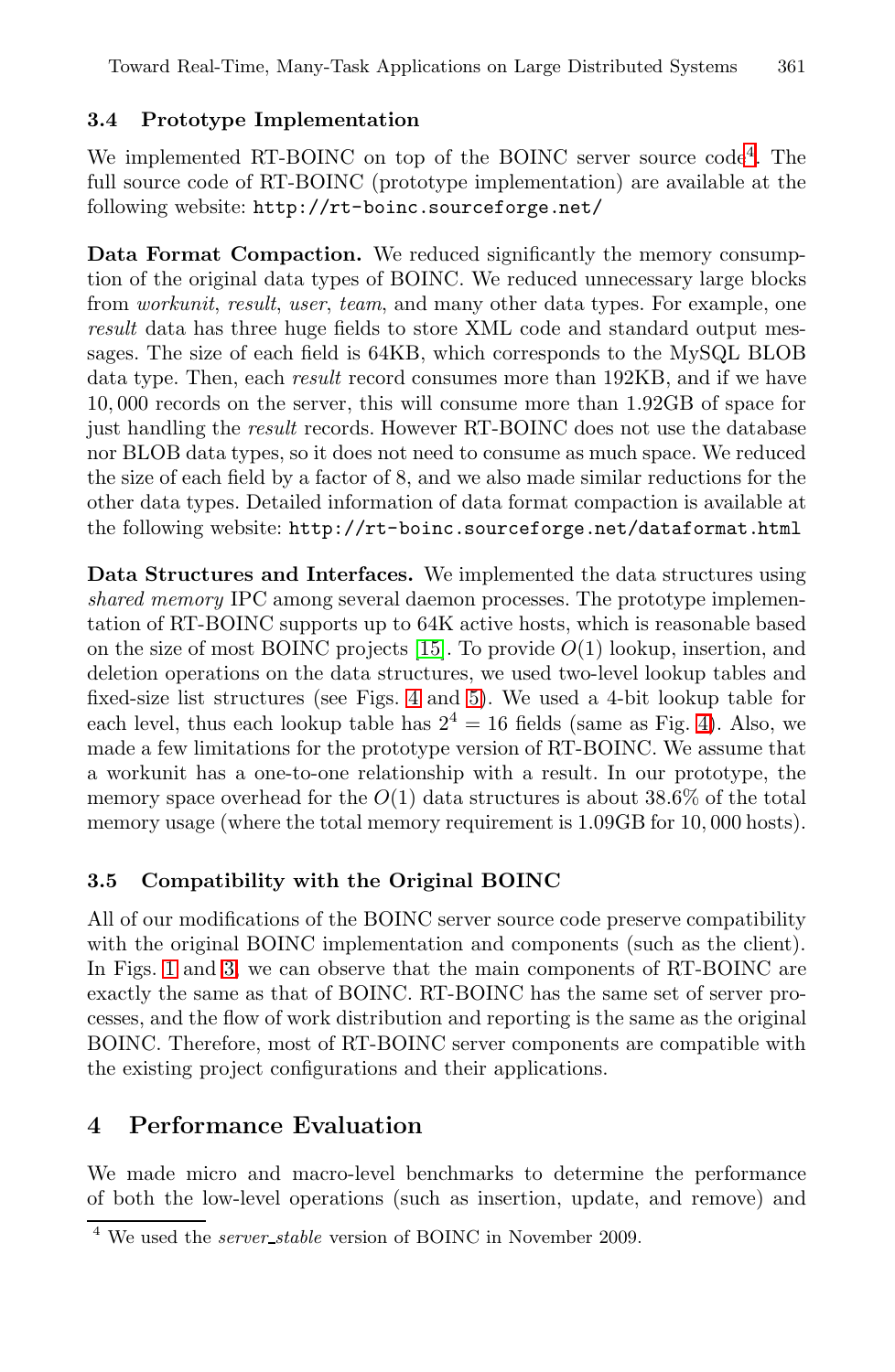high-level server processes (such as the feeder, transitioner, and validator). We measured performance in terms of the *average*, and the *worst-case execution time* of these operations and processes in BOINC and RT-BOINC.

For the micro-benchmarks, we implemented a program that generates every possible key value for the server-side operations. Key values correspond to user, host, workunit, result id's, and other id's related to the performance.

For the macro-benchmarks, we implemented an emulator of the BOINC client, which typically runs on each volunteered host. The emulated client uses the identical protocol of the BOINC client for requesting workunits, and returning results. Moreover, it uses the server processes in the same way as the BOINC client itself. The emulated client generates server requests for all possible key values.

| Component         | Description                     | <b>Notes</b>             |
|-------------------|---------------------------------|--------------------------|
| Processor         | $1.60\text{GHz}$ , 3MB L2 cache | Intel Core-2 Duo with VT |
| Main memory       | 3GB (800MHz)                    | Dual-channel DDR3        |
| Secondary storage | 64GB Solid State Drive          | SLC type                 |
| Operating system  | Ubuntu 9.10                     | Linux kernel $2.6.31-19$ |

**Table 1.** Specification of the base server platform used in this paper



<span id="page-7-0"></span>**Fig. 6.** Micro benchmark results of BOINC and RT-BOINC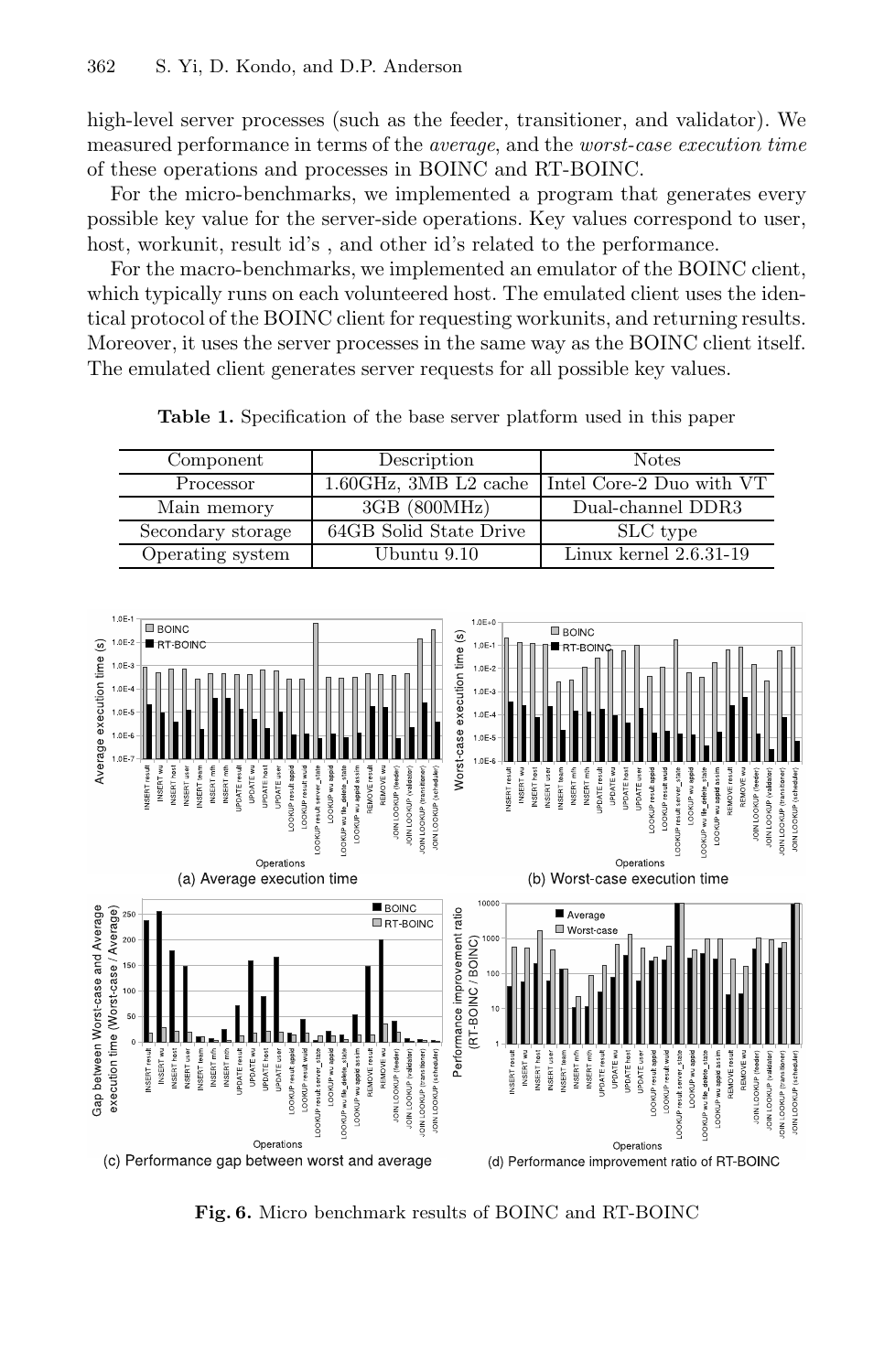With regard to the workunits, we used the *[upp](#page-7-0)ercase* application, which is a synthetic application that converts contents of a text file to uppercase.

The setup in Table 1 allows us to measure the real performance in generalpurpose, off-the-shelf server system.

In Fig. 6(a), Y-axis is in log-scale, and most of execution times of operations have more than a 2-step difference in terms of average execution time. In the worst-case, most times have a [3](#page-8-0)-step difference (in Fig.  $6(b)$ ). This means that RT-BOINC ha[s im](#page-8-0)provements of more than 100-times for the average case, and almost 1*,* 000-times for the worst-case (which is presented in Fig. 6(d)). In addition, Fig. 6(c) shows that RT-BOIN[C's](#page-8-0) performance gap between the worst and average case is much lower than that of the original BOINC. Based on these results, we can observe that RT-BOINC provides *low worst-case execution time* compared to the original BOINC for each operation.

Figure 7 shows the results of each server [pr](#page-9-0)ocess in BOINC and RT-BOINC when the server has low-load conditions. In Fig.  $7(a)$  and (c), the results show almost a 1-step difference, and Fig. 7(b) shows almost a 2-step difference between BOINC [an](#page-9-0)d RT-BOINC. The results show that RT-BOINC provides almost 100 times lower worst-case execution time than BOINC. In Fig. 7(d), we can observe that the performance gap of RT-BOINC is much lower than that of BOINC.

Figure 8 shows the same set of results when the server has conditions of high-load. In these results, we observe almost a 1-step difference in the averagecase, and almost a 2*.*5-steps difference in the worst-case. Fig. 8(d) shows that BOINC has a significant difference between worst-case and average-cases, which RT-BOINC improves immensely.

<span id="page-8-0"></span>

From the results in Fig. 8, we found that the "end-to-end" *transaction time* of one workunit going through all server processes in RT-BOINC is 4*.*1 *ms* for

**Fig. 7.** Macro benchmark results of BOINC and RT-BOINC (low-load: 1 host)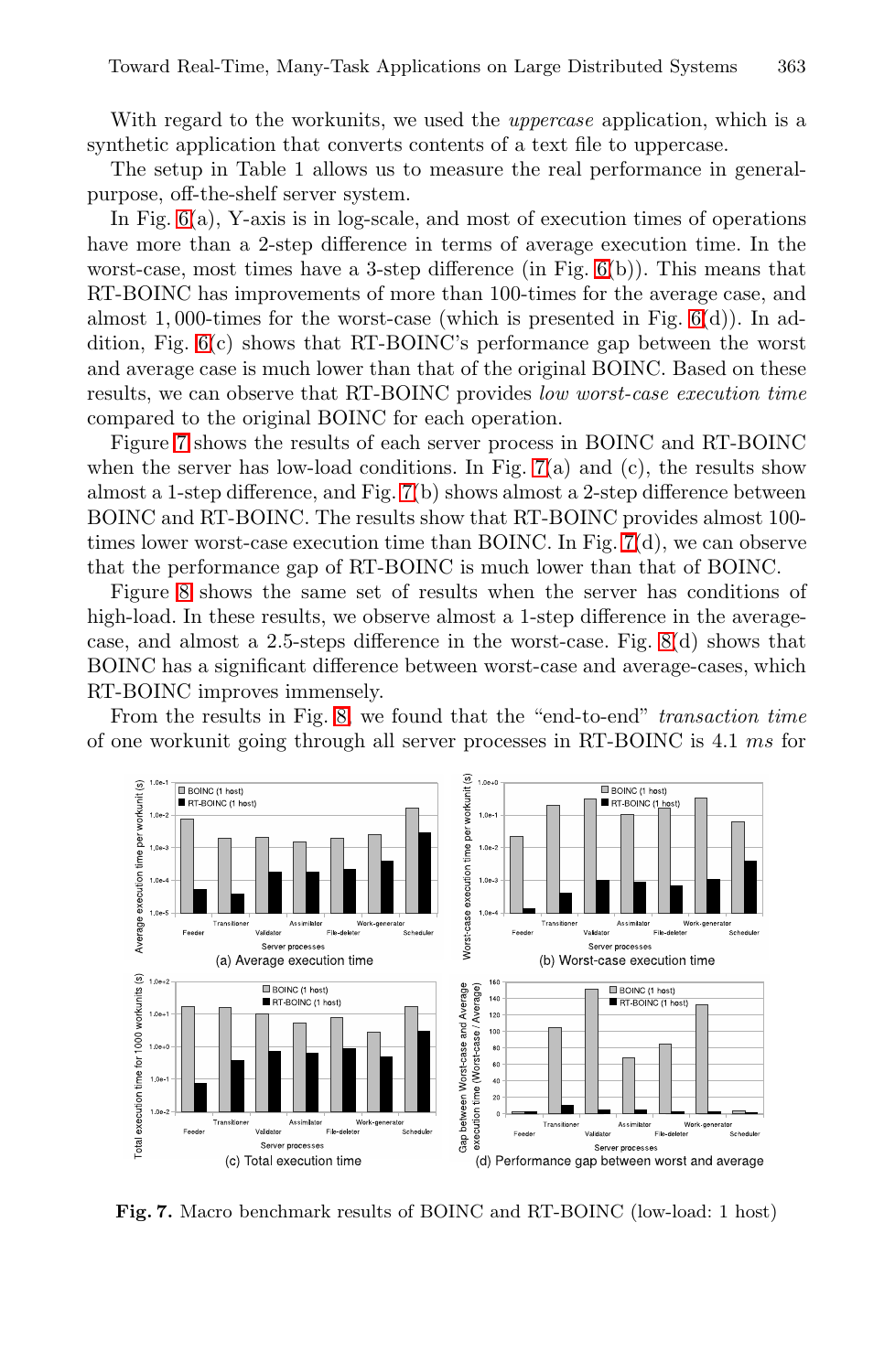

**Fig. 8.** Macro benchmark results of BOINC and RT-BOINC (high-load: 10,000 host)

<span id="page-9-0"></span>

**Fig. 9.** Worst-case execution time difference between low and high load conditions

avera[ge](#page-9-0), and 31*.*2 *ms* for the worst-case *when we do not consider pipe-lined parallel execution of the server processes*. If the server can execute multiple threads at the same time, the transaction time of each workunit decreases significantly. For instance, in the average case, the server can perform 1*,* 000 workunits per second with only 4 parallel threads of execution. The hardware setup in Table 1 supports this degree of parallelism. If the server supports 32 threads (as on a standard dual quad-core processor with hyperthreading) with the same performance presented in Fig. 8, the server can perform almost 1*,* 000 workunits per second even in the worst-case.

In Fig. 9, BOINC shows a big difference in performance than RT-BOINC under different load conditions wrt the number of hosts. This result has significant meaning on both *predictability* and *scalability* of the server system. RT-BOINC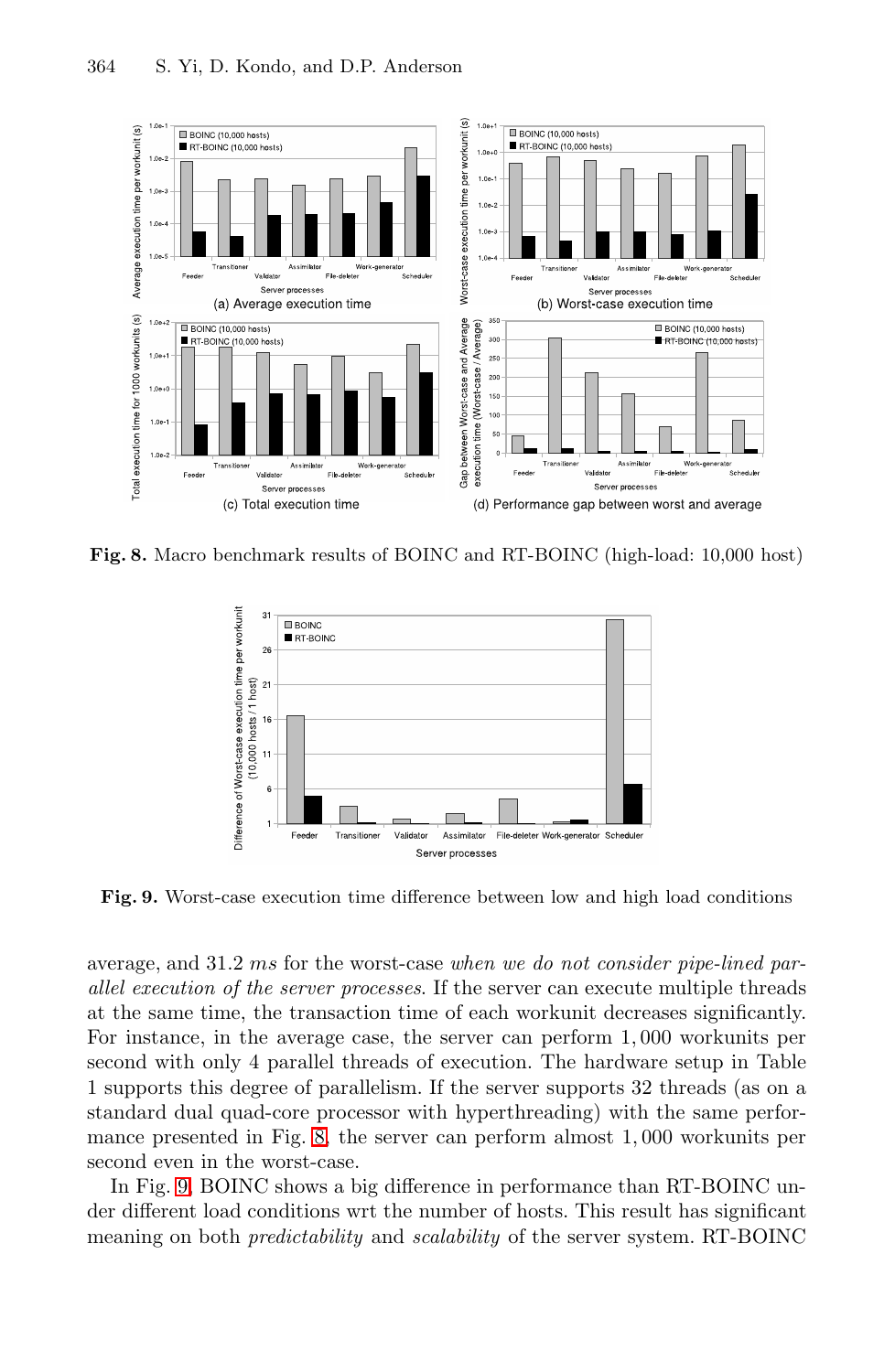provides almost the same worst-case execution time, even if the server has significant change of host load. Based on these results, we can observe that RT-BOINC provides significantly low worst-case execution time compared with the original BOINC.

# **5 Conclusions and Future Work**

In this paper we proposed RT-BOINC, which is a platform for real-time and highly interactive computing. This system can be used on any large distributed system, such as Clouds, Grids, or Volunteer Computing platforms, where workloads consists of tens of thousands of real-time tasks. In RT-BOINC, every component provides *bounded execution time*. Thus it helps to provide the guaranteed execution of real-time applications. We implemented it based on the original BOINC, and our evaluation results show that RT-BOINC has low *worst-case execution time* and reasonable memory space usage compared with BOINC.

For future work, we are interested in the following issues for RT-BOINC. First, we are interested in conducting dynamic shared memory management when the server system does not have enough main-memory space. Second, we are interested in studying the trade-offs between time and space of our data structures.

# <span id="page-10-0"></span>**Acknowledgments**

<span id="page-10-1"></span>This research was supported by supported the ALEAE project (INRIA ARC), and the ANR Clouds@home project (contract ANR-09-JCJC-0056-01).

# <span id="page-10-2"></span>**References**

- [1.](http://en.wikipedia.org/wiki/Deep_Blue_(chess_computer)) Silberstein, M., Sharov, A., Geiger, D., Schuster, A.: Gridbot: Execution of bags of tasks in multiple grids. In: SC 2009: Proceedings of the 2009 ACM/IEEE Conference on Supercomputing. ACM, New York (2009)
- 2. Lee, C.S., Wang, M.H., Chaslot, G., Hoock, J.B., Rimmel, A., Teytaud, O., Tsai, S.R., Hsu, S.C., Hong, T.P.: The Computational Intelligence of MoGo Revealed in Taiwan's Computer Go [Tournaments.](http://www.capsicumgroup.com/content-pages/services/digital-forensics.html) [IEEE](http://www.capsicumgroup.com/content-pages/services/digital-forensics.html) [Transactions](http://www.capsicumgroup.com/content-pages/services/digital-forensics.html) on Computational [Intelligence](http://www.capsicumgroup.com/content-pages/services/digital-forensics.html) [and](http://www.capsicumgroup.com/content-pages/services/digital-forensics.html) [AI](http://www.capsicumgroup.com/content-pages/services/digital-forensics.html) [in](http://www.capsicumgroup.com/content-pages/services/digital-forensics.html) [Games](http://www.capsicumgroup.com/content-pages/services/digital-forensics.html) [\(20](http://www.capsicumgroup.com/content-pages/services/digital-forensics.html)09)
- 3. Deep Blue (chess computer), http://en.wikipedia.org/wiki/Deep\_Blue\_ (chess\_computer)
- 4. Lopez, J., Aeschlimann, M., Dinda, P., Kallivokas, L., Lowekamp, B., O'Hallaron, D.: Preliminary report on the design of a framework for distributed visualization. In: Proceedings of the International Conference on Parallel and Distributed Processing Techniques and Applications (PDPTA 1999), pp. 1833–1839 (1999)
- 5. Capsicum Group: Digital Forensics, http://www.capsicumgroup.com/ content-pages/services/digital-forensics.html
- 6. Dinda, P.: A Prediction-Based Real-Time Scheduling Advisor. In: Proceedings of the International Parallel and Distributed Processing Symposium, IPDPS 2002 (2002)